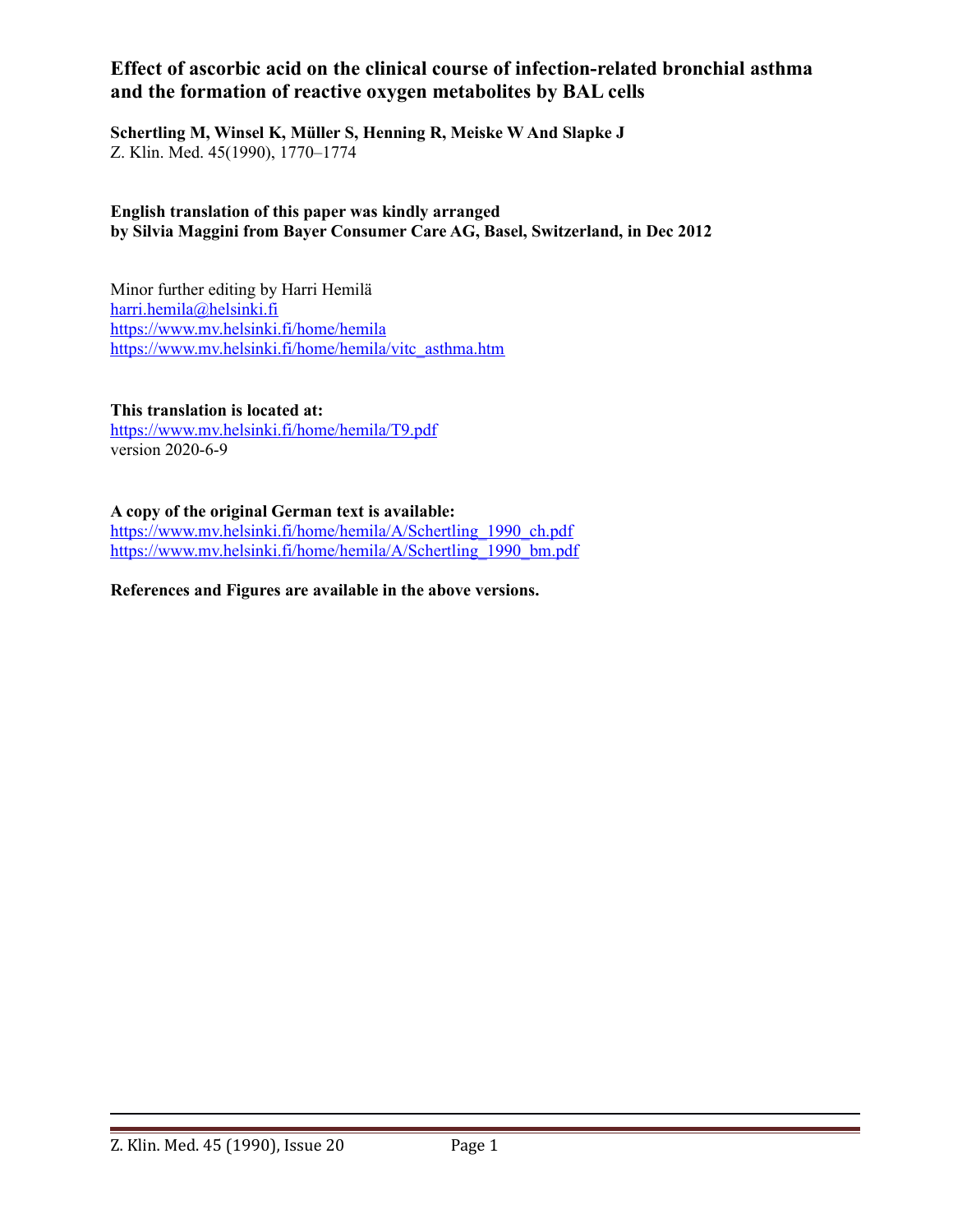From the Berlin-Buch Research Institute for Pulmonary Diseases and Tuberculosis (Official Director: Dr. P. Luther)

## **Effect of ascorbic acid on the clinical course of infection-related bronchial asthma and the formation of reactive oxygen metabolites by BAL cells**

By MARGIT SCHERTLING, KLAUS WINSEL, STEFAN MÜLLER, RUDOLF HENNING, WOLFGANG MEISKE and JÜRGEN SLAPKE

| Z. Klin. Med. 45(1990), 1770–1774 | Manuscript received: 10 April 1989 |
|-----------------------------------|------------------------------------|
|                                   | Manuscript accepted: 25 April 1989 |

Key words

Infection-related bronchial asthma, ascorbic acid, antioxidant, peak flow, bronchial hyperreactivity, bronchoalveolar lavage, alveolar differential cell count, chemiluminescence, reactive oxygen metabolites

Author's address: Dr. M. Schertling, Research Institute for Pulmonary Diseases and Tuberculosis, Karower Strasse 11, Berlin, DDR-1115

#### **List of abbreviations**

- AM Alveolar macrophages
- BAL Bronchoalveolar lavage
- BHR Bronchial hyperreactivity
- CL Chemiluminescence
- DCC Differential cell count
- ROM Reactive oxygen metabolites
- $R_{AW}$  Airway resistance (measured by occlusive pressure techniques)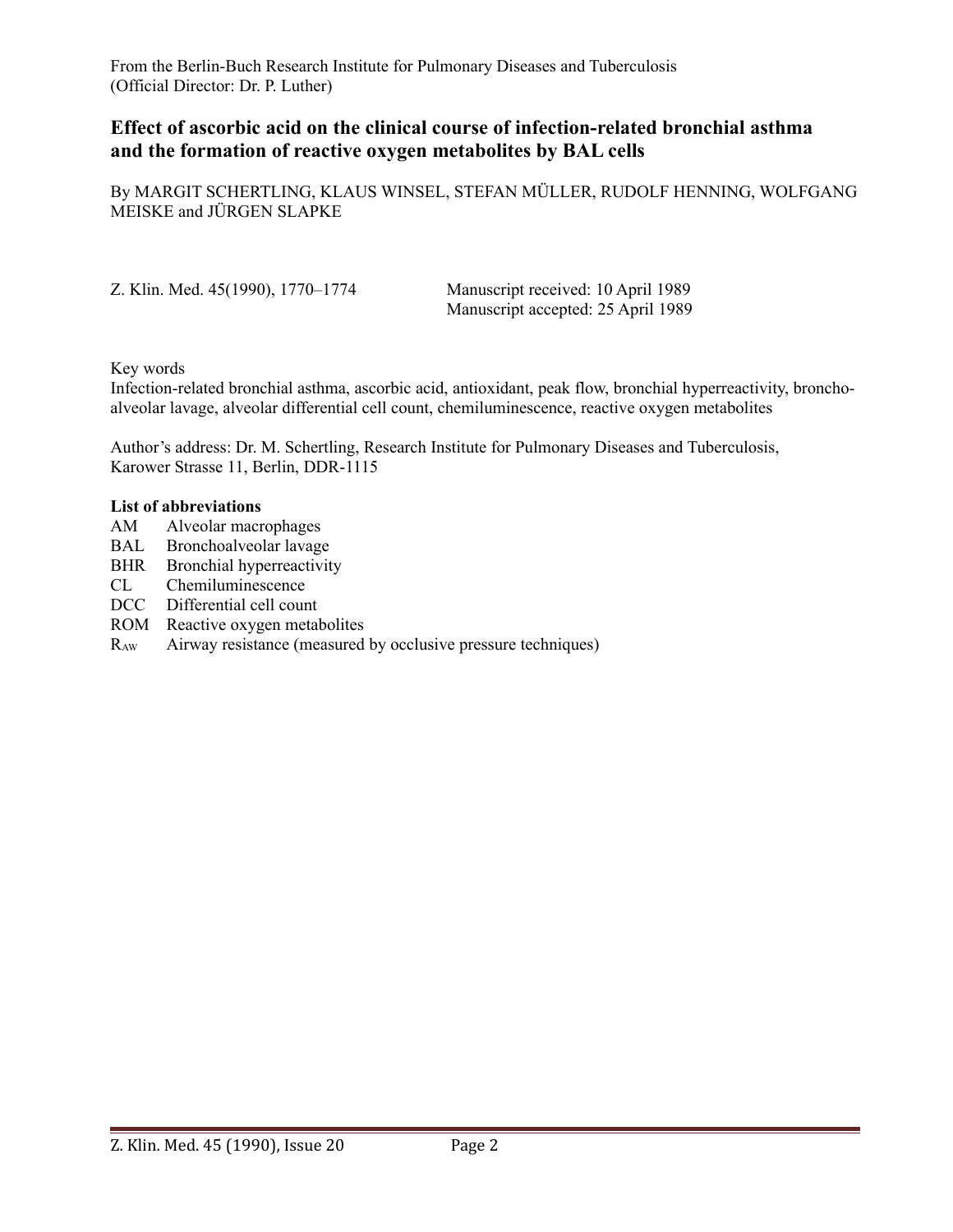#### **Summary (Authors' summary in english)**

Possible anti-asthmatic effectiveness of ascorbic acid was checked, in a double blind study, on patients with infection-related bronchial asthma. Basic medication to 29 out-patients was accompanied by three oral doses of 5 g/day of ascorbic acid, as compared to placebo, through 35 days. Testing periods were randomised by cross-over design with seven-day washout periods. The following parameters were investigated and were evaluated:

- Daily asthma symptom score;
- Four measurements per day of expiratory peak flow, throughout the entire study;
- Three checks throughout study of bronchial hyperreactivity, using histamine provocation;
- Broncho-alveolar lavage at the end of testing periods, with determination of alveolar differential cell count and measurement of metabolic activity of broncho-alveolar cells, using chemiluminescence;
- Global assessment of effectiveness and tolerance by doctor and patient.

Ascorbic acid exhibited merely poor broncholytic action. Symptom scores were slightly improved in the course of treatment, and peak flow values were slightly increased, as well. Hence, clinically relevant anti-asthmatic and, more specifically, broncholytic effects were not observed. However, bronchial hyperreactivity was reduced by uptake of ascorbic acid in 52 percent of all asthma patients involved. Alveolar differential cell count in patients with infection-related bronchial asthma was characterised by alveolar lymphocytosis. Chemiluminescence measurements were applied to alveolar macrophages and revealed reduced chemiluminescence response under the impact of ascorbic acid. These findings are likely to support the assumption that ascorbic acid, an anti-oxidant, reduced the buildup of reactive oxygen metabolites in patients with infection-related asthma and thus counteracted the inflammatory pathogenetic mechanism and, consequently, might be conducive to moderate lowering of bronchial hyperreactivity. The use of ascorbic acid for prophylactic medication on patients with bronchial hyperreactivity or mild forms of asthma appears to be a possible option, as a result of this study. Due consideration should be given to contraindications to administration of anti-oxidants, such as purulent infections.

#### **Summary (Translation from German; English translation by original authors above)**

The potential anti-asthmatic effectiveness of ascorbic acid was studied in patients with infection-related bronchial asthma. In addition to the basic medication, 29 outpatients were additionally treated for a period of 35 days with 5 g/day of ascorbic acid in comparison to oral placebo in 3 daily doses. The allocation of the testing periods was randomized by cross-over design with 7-day washout periods. The following parameters were investigated and evaluated: daily asthma symptom score, measurement of the expiratory peak flow 4 times per day during the entire course of the study, testing of bronchial reactivity using histamine provocation at 3 time points during the course of the study, broncho-alveolar lavage at the end of the study periods with determination of the alveolar differential cell count and measurement of metabolic activity of the bronchoalveolar cells using chemiluminescence, and global assessment of the efficacy and tolerability by doctor and patient.

Ascorbic acid exhibited a weak broncholytic effect. During treatment, symptom scores were slightly improved and there was also a slight increase in peak flow values. Hence, a clinically relevant anti-asthmatic and in particular, broncholytic effect was not observed. However, bronchial hyperreactivity was reduced by taking ascorbic acid in 52 percent of the asthma patients. The alveolar differential cell count was characterized by alveolar lymphocytosis in patients with infection-related bronchial asthma. Chemiluminescence measurements of alveolar macrophages revealed a reduced chemiluminescence response under the impact of ascorbic acid. These findings suggest that ascorbic acid, as an antioxidant, reduces the formation of reactive oxygen metabolites in patients with infection-related asthma and thus counteracts the inflammatory pathomechanism and consequently might be able to bring about moderate lowering of bronchial hyperreactivity. The use of ascorbic acid as prophylactic medication for patients with bronchial hyperreactivity or mild forms of asthma appears to be a possibility as a result of this study. Due consideration should be given to possible contraindications to administration of antioxidants, e.g., the presence of purulent infections.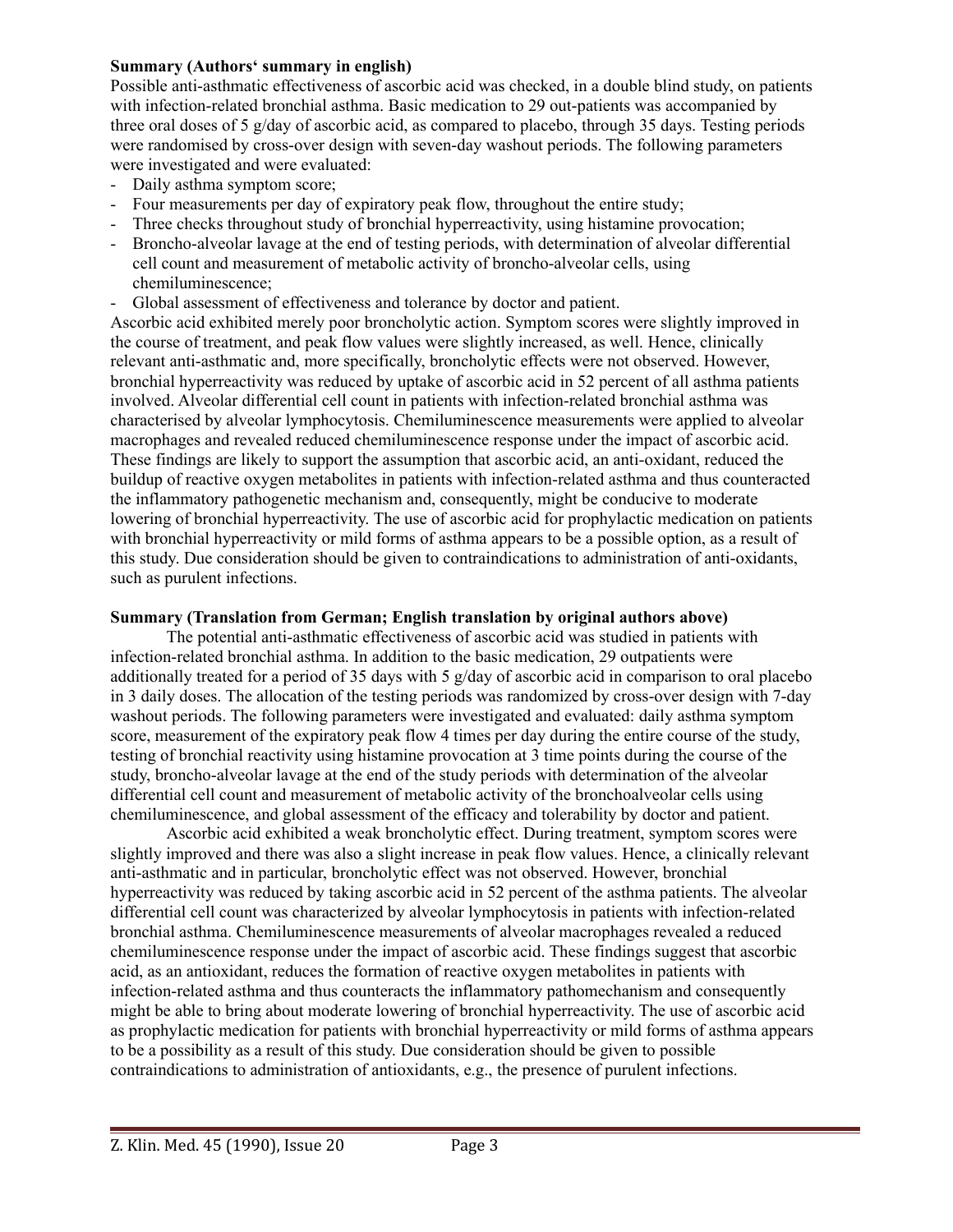#### **Introduction**

In the past 40 years, a number of works have been published that deal with the effect of ascorbic acid (4, 29) on the clinical course of bronchial asthma or on the histamine, antigen or metacholine induced bronchospasm, although some of the results that were achieved were contradictory. While in some studies, a protective effect (1, 12, 15, 19, 28, 35) of ascorbic acid on the pharmacodynamic or allergen induced bronchospasm or clinical course of bronchial asthma was established, in other cases, no effect of ascorbic acid (16, 17) could be found. The possible positive effect of ascorbic acid on bronchial asthma could be due to its antioxidative properties (2, 3, 5, 9). Lipid peroxide and reactive oxygen metabolites (ROM)  $(O_2^-, H_2O_2, OCl^-, OH^-)$  which can be formed in excess in the lungs under pathological conditions stimulate, e.g., arachidonic acid metabolism and lead to the formation of cyclooxygenase and lipoxygenase products which have a bronchoconstrictive effect, such as prostaglandins and leukotrienes (8, 12).

In general, in vivo, various antioxidants (including ascorbic acid) and antioxidant enzymes, so-called radical scavengers protect the lungs from damage due to reactive oxygen metabolites and lipid peroxide (10). In the presence of increased activity of the pulmonary inflammatory cells (e.g., alveolar macrophages, granulocytes) with bronchial asthma, the equilibrium between oxidative and antioxidative capacity in the lungs may be displaced in favor of the oxidative process, such that additional administration of ascorbic acid at a high dose (5 g/day) and over a longer period of time may be expected to provide a therapeutic effect. In the present work, the hypothesis of an anti-asthmatic effect of ascorbic acid is to be tested (6, 7).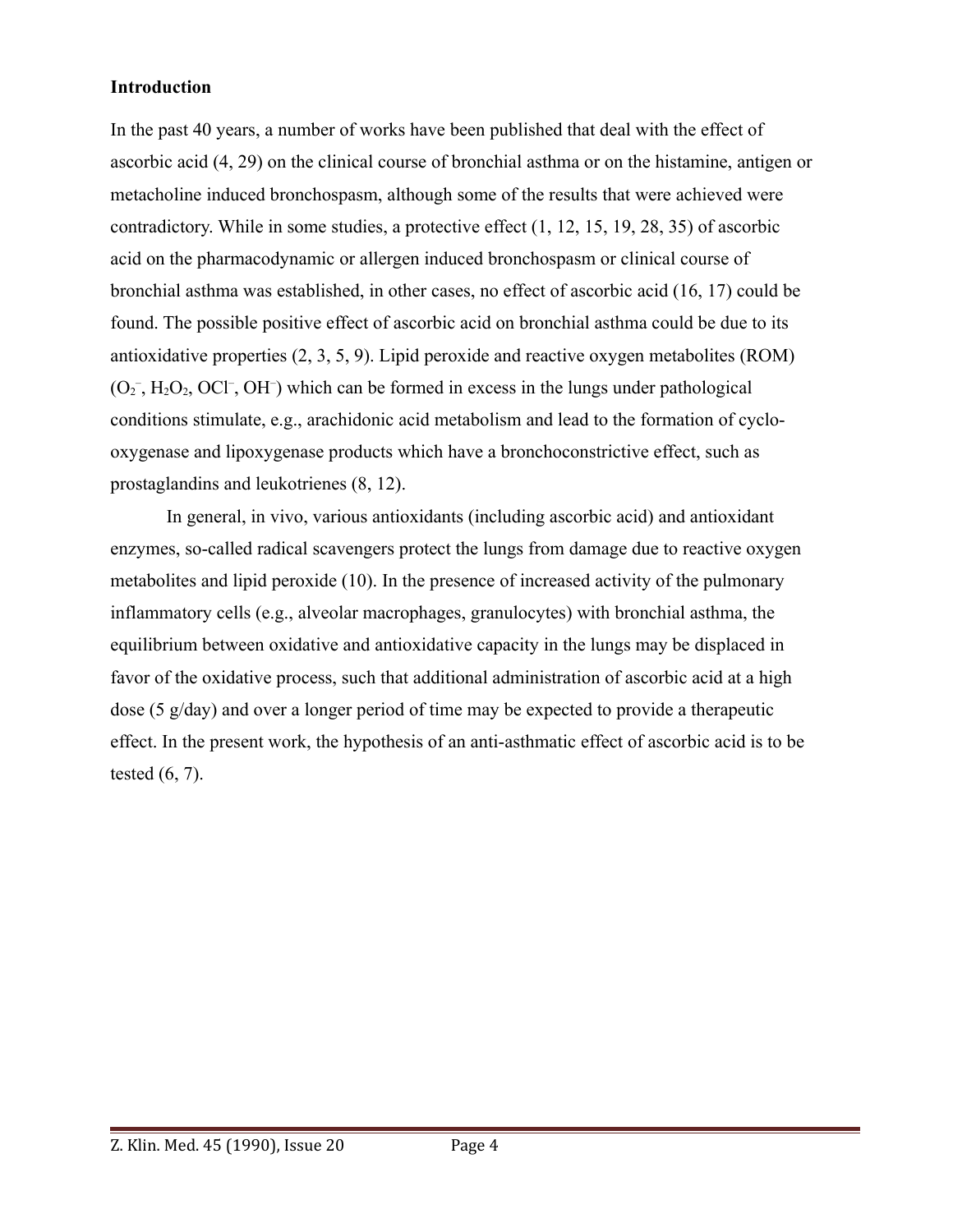## **Materials and methods**

A total of 29 patients with infection-related bronchial asthma (18 men and 11 women from 18 to 60 years of age) were recruited for the double blind crossover study under ambulatory conditions. Inhaled and systemic corticosteroids, renal disease and acute and serious purulent infections were considered to be exclusion criteria. The study was conducted over a period of 35 days. It was divided into a 2-week placebo period, 1-week wash-out test and 2-week ascorbic acid period. The sequence of the test periods was chosen at random (Fig. 1).

For the present study, in addition to the basic medication, a daily dose of 5 g ascorbic acid (Ascorvit containing 500 mg) was defined in comparison to oral placebo in 3 individual doses. Coated tablets from VEB Jenapharm, Clinical Research Division, lot numbers 150485 and 050886 were used. The patients received packages furnished with lot numbers that were coded according to the double blind study conditions. The code was not broken during the study.

During a pre-period of 2 weeks, the starting values for pulmonary function parameters were to be determined under the anti-asthmatic treatment up to that time. At the same time during this period, the patients were to learn how to complete the diary and determine the maximum expiratory peak flow with the peak flow meter.

During the 35-day double blind treatment period, the patients were seen 4 times: on the  $8<sup>th</sup>$ ,  $14<sup>th</sup>$ ,  $29<sup>th</sup>$  and  $35<sup>th</sup>$  day after the start of treatment. In the middle of the verum [HH: verum = active intervention] and placebo periods, measurements of bronchial hyperreactivity were performed again and at the end of the test period, a broncho-alveolar lavage with cytological examination and chemiluminescence measurement were performed.

In principle, the efficacy of an anti-asthmatic agent cannot be determined by a single target parameter. Even asthma symptoms are expressed in distinctly different ways. To record the symptoms, the complaints were listed separately in a diary (Table 1).

Each patient was given a peak flow monitor (Vitalograph) at the start of the study to measure the maximum expiratory velocity during the course of the study. The measurement was performed 4 times a day (6 a.m., 9 a.m., 12 noon, and 6 p.m.) by the patients while sitting. The highest value (l/min) out of each of three measurements was noted in the diary.

The measurement of nonspecific BHR was performed on the Bronchoscreen Measuring Station (Jaeger, Wuerzburg/West Germany) under the use of histamine dihydrochloride at a concentration of 1 mg/ml as the pharmacodynamic provocation substance [20]. The advantage of this method is that in contrast to conventional measuring procedures, better quantification of the bronchial reaction can be achieved with a distinct reduction in time needed for the examination. The histamine aerosol administration was performed breath for breath during the inspiratory phase during spontaneous respiration (nebulizer output per breath: 5 µmol). The bronchial reaction was simultaneously determined on the same instrument with the airway resistance method  $(R_{AW})$ . As target criteria of the BHR, a 50% increase in respiratory tract resistance  $(R_{AW})$  in comparison to the starting value with simultaneous exceedance of the  $R_{AW}$  value of 0.3 kPa/(l ⋅ s) post provocation was defined. The following pulmonary function parameters prior to inhalative provocation were valid as exclusion criterion for the examination:  $R_{AW} > 0.5$  kPa/(1 ⋅ s) or FEV<sub>1</sub> < 80 % of the target value. Through pre-testing, BHR to a cumulative histamine dose of  $\leq 8$  µmol was demonstrated for all 29 patients. To enable a semiquantitative evaluation in the hyperreactivity zone, during the test periods, the threshold dose for the BHR to 1  $\mu$ mol histamine was determined that corresponds to 40 respirations. The BHR (PD<sub>50</sub>R<sub>AW</sub>) was defined as positive at a cumulative provocation dose of  $\leq$ 1  $\mu$ mol histamine, and negative at  $>1$   $\mu$ mol histamine.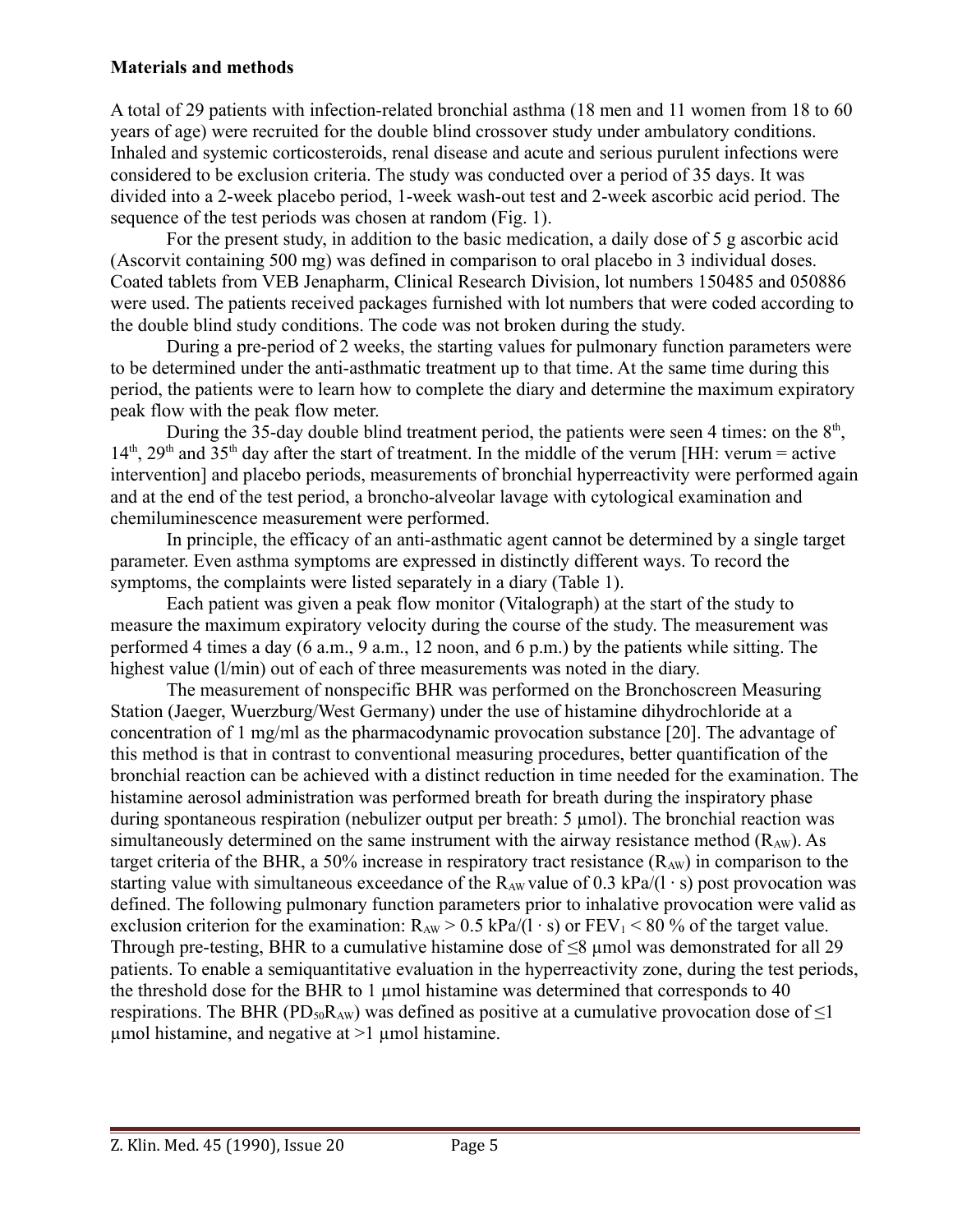Broncho-alveolar lavage (BAL): The alveolar macrophages (AM) were obtained under outpatient conditions by broncho-alveolar lavage. The BAL was performed in the medial lobe with a fiber optic bronchoscope under local anesthesia with sterile physiological NaCl solution in individual portions (20 ml 57 times) (18, 20, 21, 31). The rinse fluid was pooled in a siliconized Erlenmeyer flask cooled in ice water, then filtered through a wire sieve (250 µm) and centrifuged at  $4^{\circ}$ C (500 g, 10 min). The cell sediment was treated for 10 min. at  $4^{\circ}$ C with 10 ml sterile erythrocyte lysis buffer ( $pH = 7.4$ ) and then washed twice with phosphate buffered physiologic saline solution (PBS) and set to a cell density of 106 AM/ml PBS.

Cytologic investigations: The total cell count and the proportion of AM in the cell suspension were determined in the cell chamber according to Neubauer using morphological criteria and by an esterase test with α-naphthyl acetate. The cell differentiation was performed after staining the cell suspension with a mixture of equal parts of 1 % aqueous Nile blue chloride and thionine tartaric acid solution according to Feyrter (1 g thionine  $+ 0.5$  g tartaric acid/100 ml distilled H<sub>2</sub>O) at a 1:1 ratio.

#### *Chemiluminescence (CL) measurement*

*Measuring technique*: The measurement was performed with the liquid scintillation counter Isocap300 (Searle Nuclear Chicago Division, Holland) in out-of-coincidence mode and recycling operating mode. The measuring time per sample was 0.2 min at an interval of approximately 6 min. Polypropylene test tubes (so-called mini vials) were used (measurement temperature 24°C). The work room was completely darkened and equipped with dark room illumination (33).

*Reagents:* As a medium for the CL measurement was veronal buffered physiological NaCl solution with an adjuvant of albumin, glucose,  $Ca^{2+}$  and  $Mg^{2+}$  according to information provided by Wulf et al. (34). The yeast cell walls for the stimulation of the AM were isolated from baker's yeast (23). The opsonization of the yeast cell walls was performed with human serum (concentration of the yeast cell wall dispersion 5 mg/1 ml PBS). Luminol (CL intensifier) was brought into solution at a concentration of 6 mg/3 ml PBS with the addition of 24 µl diethylamine by ultrasound treatment. Lucigenin (Cl intensifier) was dissolved in PBS (10.2 mg/2 ml).

*Measuring technique*: 2 ml veronal buffer, 20 µl Luminal or Lucigenin solution and 100 µl of AM suspension  $(1 \cdot 10^5 \text{ AM})$  were mixed in a measuring tube and pre-incubated for approximately 15 minutes with liquid scintillation counter. Afterwards, the yeast cell wall suspension  $(500 \mu g)$  was added and the CL measurement performed.

The Luminol and Lucigenin intensified CL was measured in parallel for this<sup>1)</sup>. For quantitative analysis of the measurement results, the peak heights (IPM) and areas under the CL curves (IP) were determined within 200 min after stimulation with the yeast cell wall suspension.

For characterization of the pharmacokinetics of ascorbic acid for the therapy regimen used, the daily profile of the serum level of ascorbic acid was determined enzymatically with the Lascorbic acid color test (Boehringer, Mannheim, West Germany). Global evaluation of efficacy and tolerability were recorded by patient and physician.

The arithmetic mean  $(x)$  and the standard deviation  $(s)$  were determined for the statistical analysis of the measured variables.

The statistical comparison of the groups was performed with the paired t-test and the Wilcoxon test.

<sup>1)</sup> The Lucigenin intensified chemiluminescence shows the formation of superoxide anion  $(O_2^-)$ , while the Luminol dependent chemiluminescence is specific for hypohalogenite.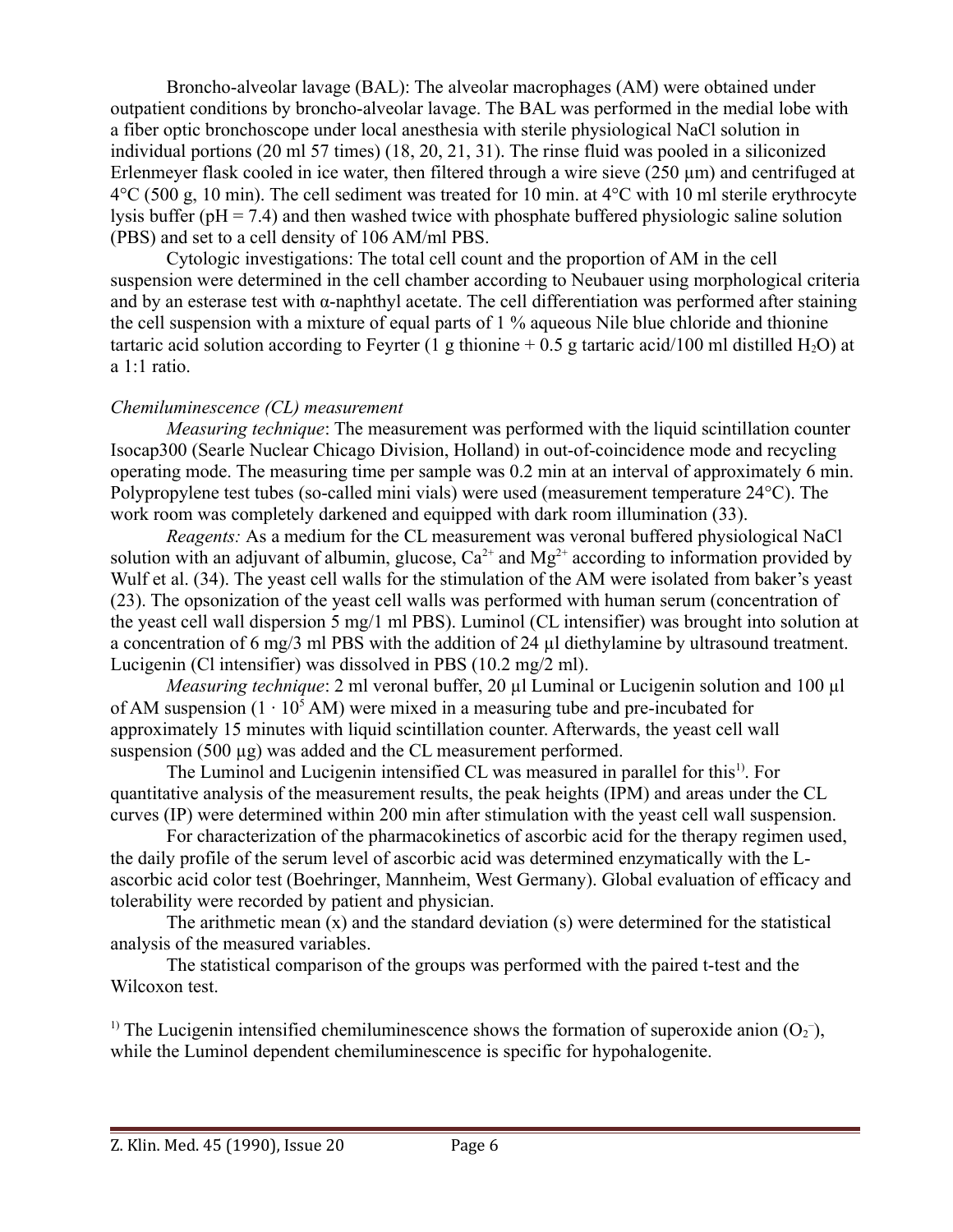**Fig. 1:** Schedule for the controlled double blind trial with ascorbic acid/placebo in patients with infection-related bronchial asthma. BHR – bronchial hyperreactivity, BAL – broncho-alveolar lavage

|                        |                                | Test periods  |        |         |               |        |
|------------------------|--------------------------------|---------------|--------|---------|---------------|--------|
|                        | Pre-                           | Placebo-Verum |        | Washout | Verum-Placebo |        |
|                        | period                         |               |        | period  |               |        |
| Days                   |                                | 8             | 14     | 21      | 29            | 35     |
|                        |                                |               |        |         |               |        |
| Peak flow diary        | 4 times a day [over all study] |               |        |         |               |        |
| Physician consultation | $\ast$                         | $\ast$        | *      |         | *             | $\ast$ |
| <b>BHR</b>             | $\ast$                         | $\ast$        |        |         | $\ast$        |        |
| <b>BAL</b>             |                                |               | $\ast$ |         |               | *      |
| Ascorbic acid serum    |                                | $\ast$        | $\ast$ |         | *             | *      |
| level measurement      |                                |               |        |         |               |        |

Note [HH]: Verum: active treatment, here vitamin C

# **Table 1:** Symptom scores

Analysis of asthmatic symptoms:

- $0 =$  no symptoms
- $1 =$  mild or brief symptoms that do not require additional use of medication
- $2 =$  more severe symptoms that are relieved within 15 minutes by additional medication
- 3 = more severe symptoms that do not respond adequately to or in a delayed manner to additional medication or require repeated use

Symptoms can include: intermittent dyspnea, wheezing, sensation of tightness in the morning or dry

irritating cough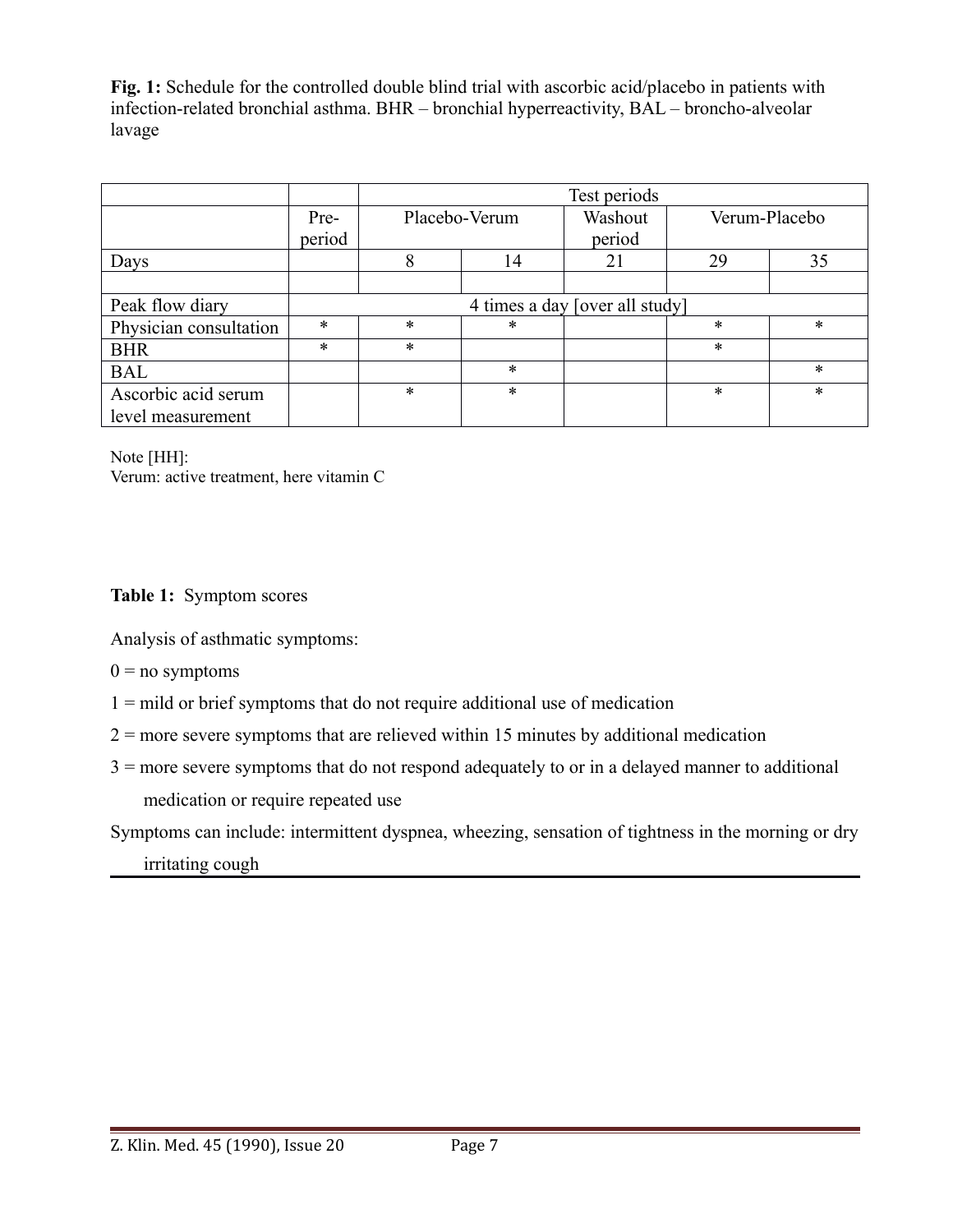## **Results**

The overall mean peak flow value for all asthmatics was 410 l/min in the placebo phase and 419 l/min in the verum phase. This slight increase of an average of 9 l/min in the ascorbic acid group was statistically not significant and may also not be clinically relevant. A similar impression resulted from the analysis of the symptom scores. The mean in the placebo phase was 0.72 points and under ascorbic acid it was 0.65 points. Consequently, a slight decrease in symptoms could be observed in the treatment period with ascorbic acid.

The investigations on bronchial hyperreactivity were performed at each of 3 time points, in the pre-period, after 8 days and on the  $29<sup>th</sup>$  day. The course of bronchial hyperreactivity in 23 subjects during the investigation period is presented in Table 2. In 11 asthmatics, no change occurred during both periods. In 12 subjects, bronchial hyperreactivity was detectable during the placebo phase, while in the ascorbic acid phase, a negative reaction was observed. The opposite case did not occur. This asymmetry is significant ( $p \le 0.0003$ ; test on the basis of the binomial distribution). As a result of this, in 52% of patients with bronchial asthma, bronchial hyperreactivity could be effectively lowered.

The analysis of the bronchial lavage showed that 8 out of 24 patients exhibited an alveolar differential cell count that was commensurate with standards during both test periods. In 5 patients, normalization of the alveolar cell count resulted under ascorbic acid treatment, and in 6 other patients, the alveolar lymphocytes primarily present subsided. In 3 cases, alveolar eosinophilia persisted. Of note, there was considerable lymphocytosis (>28%) in 3 patients during both periods (Table 3).

The results of the CL measurements on AM from the BAL fluid show that under ascorbic acid, a reduction in the chemiluminescence response results with the Lucigenin as well as the Luminol intensification (Table 4).

The difference between the two groups (placebo period, ascorbic acid period) is statistically significant for the peak heights ( $p \sim 0.03$ ).

The changes in the alveolar macrophage activity measured on the basis of the formation of ROM do not correlate or only weakly correlate with the changes in peak flow values and symptom scores ( $|r| < 0.04$  in all cases).

In the analysis of the results, more precise characterization of those patients for whom definite therapeutic or hyperreactivity lowering effects could be proven was attempted (Fig. 2). However, the search for responder-typical commonalities was unsuccessful.

The serum level on the  $8<sup>th</sup>$  day was 13.8–26.8 mg and 10.1–28.4 mg ascorbic acid/l on the  $14<sup>th</sup>$  day, corresponding to the administration rhythm. As was expected, they were considerably above the normal range for men (Fig. 3).

The evaluation of the tolerability of the test preparation by the physician and the patient did not reveal any relevant differences between the test periods.

Only 1 patient complained of nausea during the ascorbic acid period; another indicated increased sensation of thirst over the entire test period. 3 patients noted temperature increases up to 38.2°C once in the evening on the day of the broncho-alveolar lavage.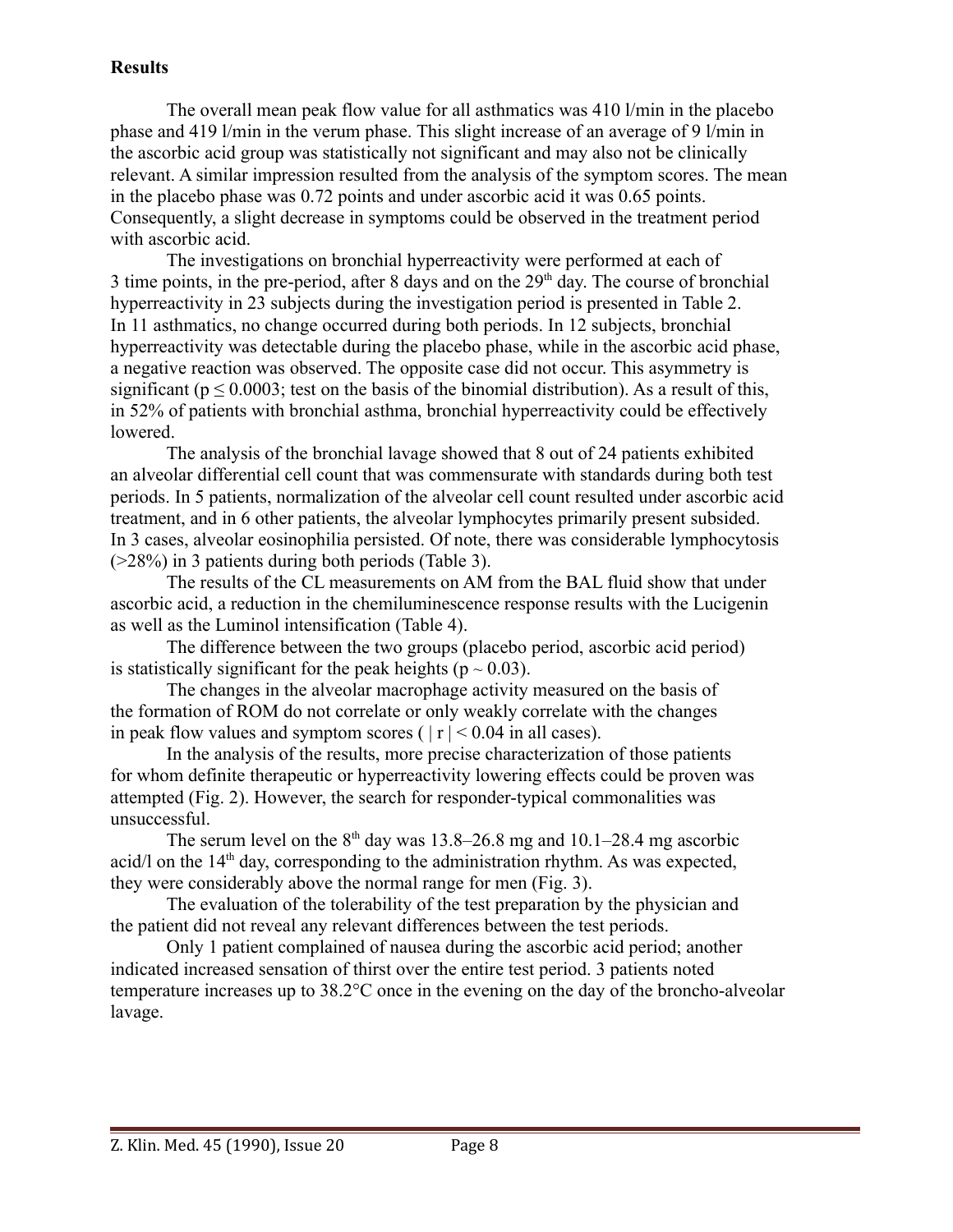**Table 2:** Course of bronchial hyperreactivity (BHR) with oral ascorbic acid (5 g/day for 35 days) in comparison to placebo  $(n = 23)$ Positive criteria:  $PD_{50}R_{AW} \le 1$  µmol histamine

|                |          | BHP in the vitamin C period |          |        |
|----------------|----------|-----------------------------|----------|--------|
|                |          | Positive                    | Negative | Totals |
| BHR in the     | Positive |                             |          |        |
| placebo period | Negative |                             |          |        |
|                | Totals   |                             | 14       |        |

**Table 3:** Cell distribution in the broncho-alveolar fluid in patients with infection-related bronchial asthma: 0 = conforms to standards,  $\uparrow$  = elevated,  $\uparrow$  = strongly elevated (estimation of results based on normal values according to Hunninghake and Crystal [31])

|             | Placebo period |             | Ascorbic acid period |             |
|-------------|----------------|-------------|----------------------|-------------|
| $\mathbf n$ | Lymphocytes    | Eosinophils | Lymphocytes          | Eosinophils |
| 8           | $\theta$       |             |                      |             |
|             | $\theta$       | $(5\%)$ ↑   | $\theta$             | $\theta$    |
|             | $(15\%)$ ↑     |             | $\theta$             |             |
|             | $(15%)$ ↑      | $(5\%)$ ↑   | $\theta$             | $(5\%)$ ↑   |
|             | $(34%)$ ↑      | $(3%)$ ↑    | $(53%)$ 11           | $_{0}$      |
|             | $(16\%)$ ↑     | $(8\%)$ ↑   | $(14\%)$ ↑           | $(25%)$ ↑   |
|             | $\theta$       | $(8\%)$ ↑   | $(18%)$ ↑            |             |
|             | (17%)          |             |                      | $(5%)$ ↑    |
|             | $\theta$       | $\Omega$    | $(53%)$ 11           |             |
|             | $(16\%)$ ↑     | $\theta$    | $(26%)$ ↑            | $(8\%)$ ↑   |
| 24 (Total)  |                |             |                      |             |

**Table 4:** Comparison of the parameter of the chemiluminescence (CL) curves of the alveolar macrophages of patients with infection-related bronchial asthma  $(n = 24)$ 

|                              | Area under the CL curve | Peak height       |
|------------------------------|-------------------------|-------------------|
|                              | $IP 10^{-8}$ *          | IPM $10^{-6}$ **  |
|                              | $x \pm s$               | $x \pm s$         |
| Placebo period               |                         |                   |
| Lucigenin                    | $1.78 \pm 1.51$         | $2.11 \pm 1.93$   |
| Luminol                      | $2.17 \pm 2.94$         | $2.23 \pm 2.77$   |
| Ascorbic acid period         |                         |                   |
| Lucigenin                    | $1.29 \pm 0.74$         | $1.41 \pm 0.87$   |
| Luminol                      | $1.81 \pm 1.72$         | $1.91 \pm 2.07$   |
|                              |                         |                   |
| <b>Statistics</b>            | a:c $p \sim 0.08$       | a:c $p \sim 0.03$ |
| Wilcoxon test                | b:d $p \sim 0.09$       | b:d $p \sim 0.03$ |
| $*$ IP = impulses            |                         |                   |
| ** IPM = impulses per minute |                         |                   |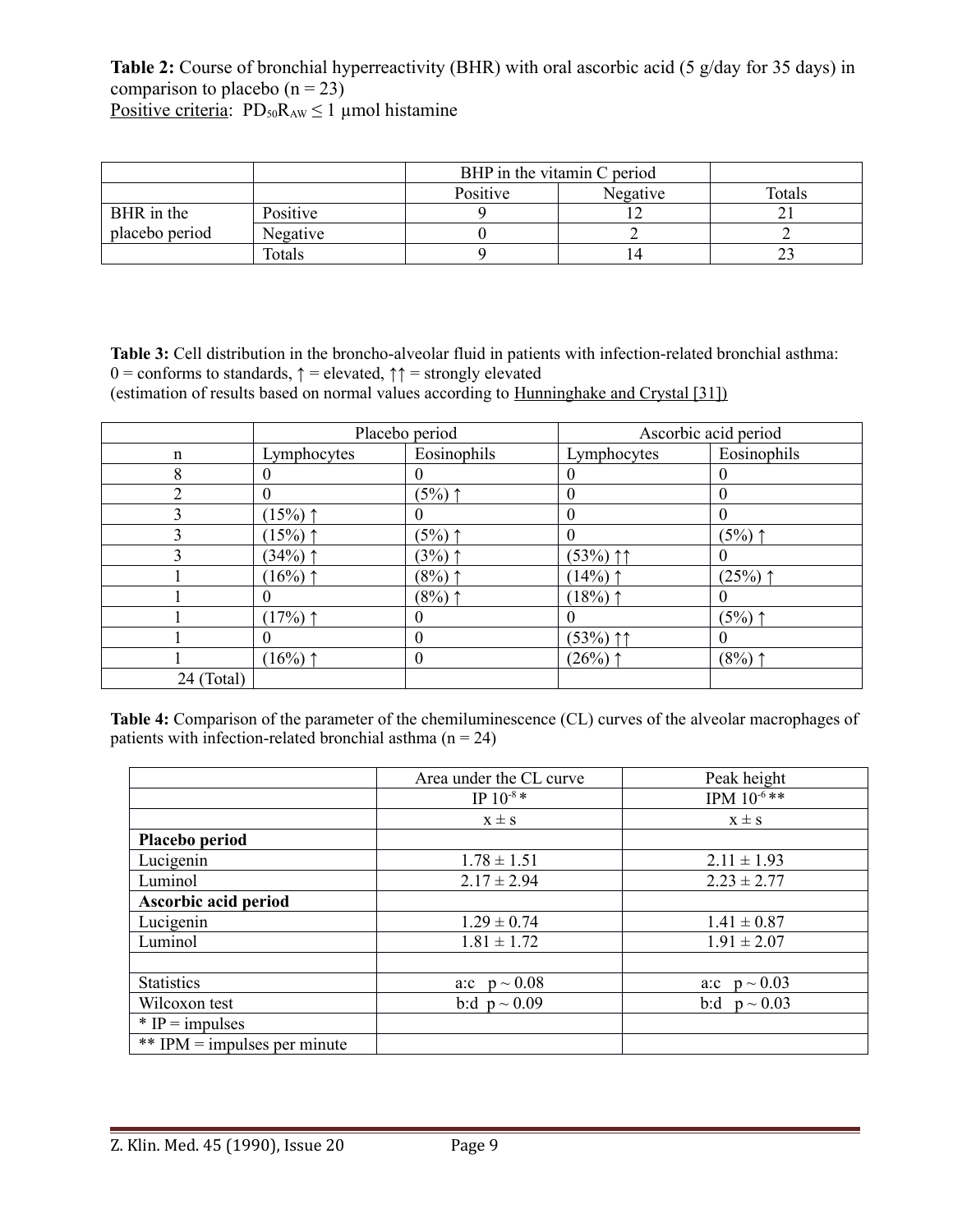**Fig. 2:** Peak flow course curve of an asthma patient during the entire study

L l/min Days [Tage]

see the German versions for the figure:

As characters: http://www.mv.helsinki.fi/home/hemila/A/Schertling 1990 ch.pdf As a bitmat: [http://www.mv.helsinki.fi/home/hemila/A/Schertling\\_1990\\_bm.pdf](http://www.mv.helsinki.fi/home/hemila/A/Schertling_1990_bm.pdf)

**Fig. 3:** Daily profile of the serum level of ascorbic acid in a male asthmatic.

Ascorbic acid [mg/l] Intake [Einnahme]

 $14<sup>th</sup>$  day [14. Tage]  $8<sup>th</sup>$  day [8. Tage]

Normal range for men [Normbereich fur Manner] Time [h.] [Zeit]

see the German versions for the figure:

As characters: [http://www.mv.helsinki.fi/home/hemila/A/Schertling\\_1990\\_ch.pdf](http://www.mv.helsinki.fi/home/hemila/A/Schertling_1990_ch.pdf) As a bitmat: http://www.mv.helsinki.fi/home/hemila/A/Schertling 1990 bm.pdf